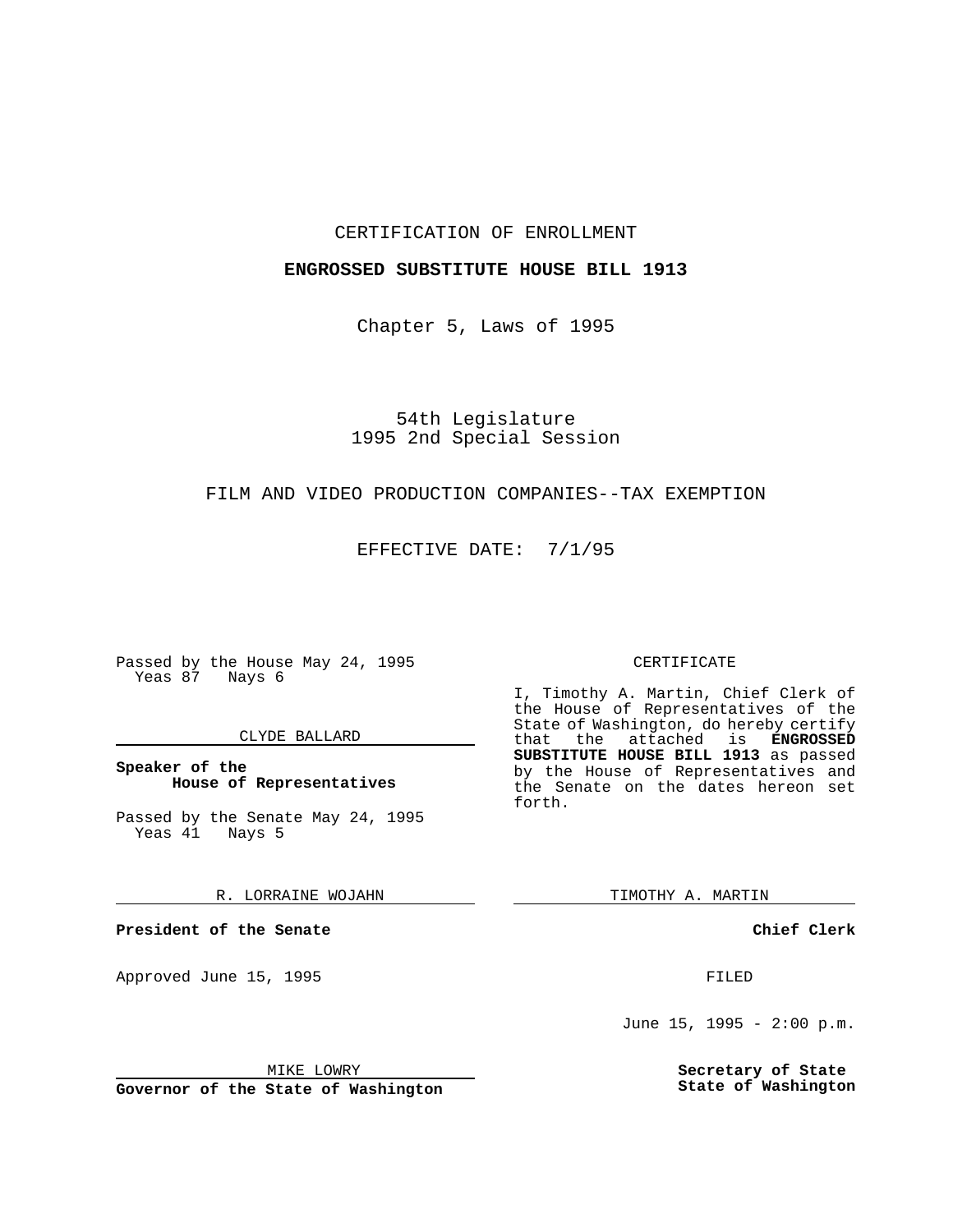# **ENGROSSED SUBSTITUTE HOUSE BILL 1913** \_\_\_\_\_\_\_\_\_\_\_\_\_\_\_\_\_\_\_\_\_\_\_\_\_\_\_\_\_\_\_\_\_\_\_\_\_\_\_\_\_\_\_\_\_\_\_

\_\_\_\_\_\_\_\_\_\_\_\_\_\_\_\_\_\_\_\_\_\_\_\_\_\_\_\_\_\_\_\_\_\_\_\_\_\_\_\_\_\_\_\_\_\_\_

Passed Legislature - 1995 2nd Special Session

## **State of Washington 54th Legislature 1995 Regular Session**

**By** House Committee on Finance (originally sponsored by Representatives Van Luven, Sheldon and Smith)

Read first time 03/06/95.

 AN ACT Relating to taxation of equipment and services used by film and video production companies; adding a new section to chapter 82.08 RCW; adding a new section to chapter 82.12 RCW; providing an effective date; and declaring an emergency.

BE IT ENACTED BY THE LEGISLATURE OF THE STATE OF WASHINGTON:

 NEW SECTION. **Sec. 1.** A new section is added to chapter 82.08 RCW to read as follows:

(1) As used in this section:

 (a) "Production equipment" means the following when used in motion picture or video production or postproduction: Grip and lighting equipment, cameras, camera mounts including tripods, jib arms, steadicams, and other camera mounts, cranes, dollies, generators, helicopter mounts, helicopters rented for motion picture or video production, walkie talkies, vans and trucks specifically equipped for motion picture or video production, wardrobe and makeup trailers, special effects and stunt equipment, video assists, videotape recorders, cables and connectors, telepromoters, sound recording equipment, and editorial equipment.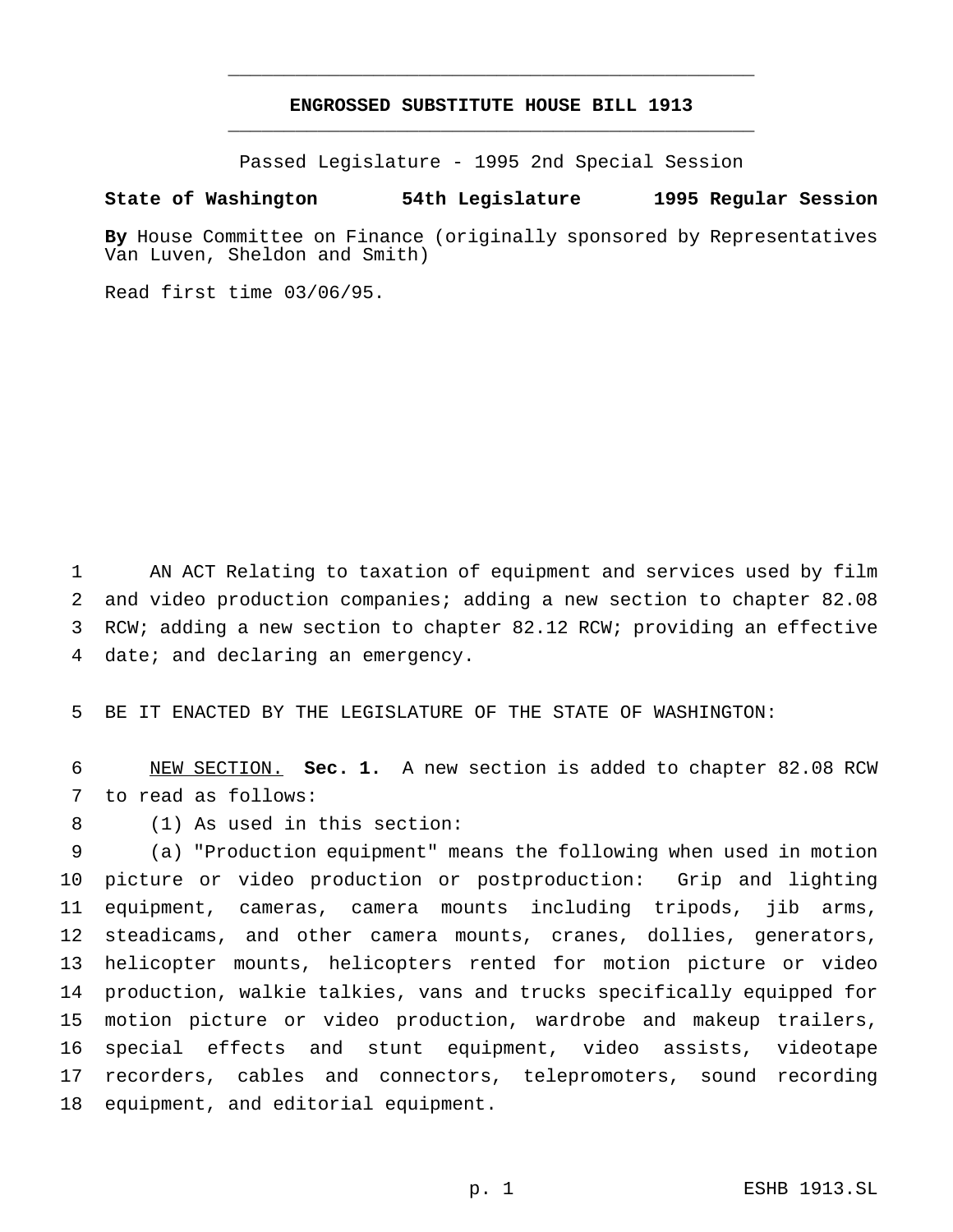(b) "Production services" means motion picture and video processing, printing, editing, duplicating, animation, graphics, special effects, negative cutting, conversions to other formats or media, stock footage, sound mixing, rerecording, sound sweetening, sound looping, sound effects, and automatic dialog replacement.

 (c) "Motion picture or video production business" means a person engaged in the production of motion pictures and video tapes for exhibition, sale, or for broadcast by a person other than the person producing the motion picture or video tape.

 (2) The tax levied by RCW 82.08.020 does not apply to the rental of production equipment, or the sale of production services, to a motion picture or video production business.

 (3) The exemption provided for in this section shall not apply to rental of production equipment, or the sale of production services, to a motion picture or video production business that is engaged, to any degree, in the production of erotic material, as defined in RCW 9.68.050.

 NEW SECTION. **Sec. 2.** A new section is added to chapter 82.12 RCW to read as follows:

 (1) The provisions of this chapter shall not apply in respect to the use of:

 (a) Production equipment rented to a motion picture or video production business;

 (b) Production equipment acquired and used by a motion picture or video production business in another state, if the acquisition and use occurred more than ninety days before the time the motion picture or video production business entered this state.

 (2) As used in this section, "production equipment" and "motion picture or video production business" have the meanings given in section 1 of this act.

 (3) The exemption provided for in this section shall not apply to the use of production equipment rented to, or production equipment acquired and used by, a motion picture or video production business that is engaged, to any degree, in the production of erotic material, as defined in RCW 9.68.050.

 NEW SECTION. **Sec. 3.** This act is necessary for the immediate preservation of the public peace, health, or safety, or support of the